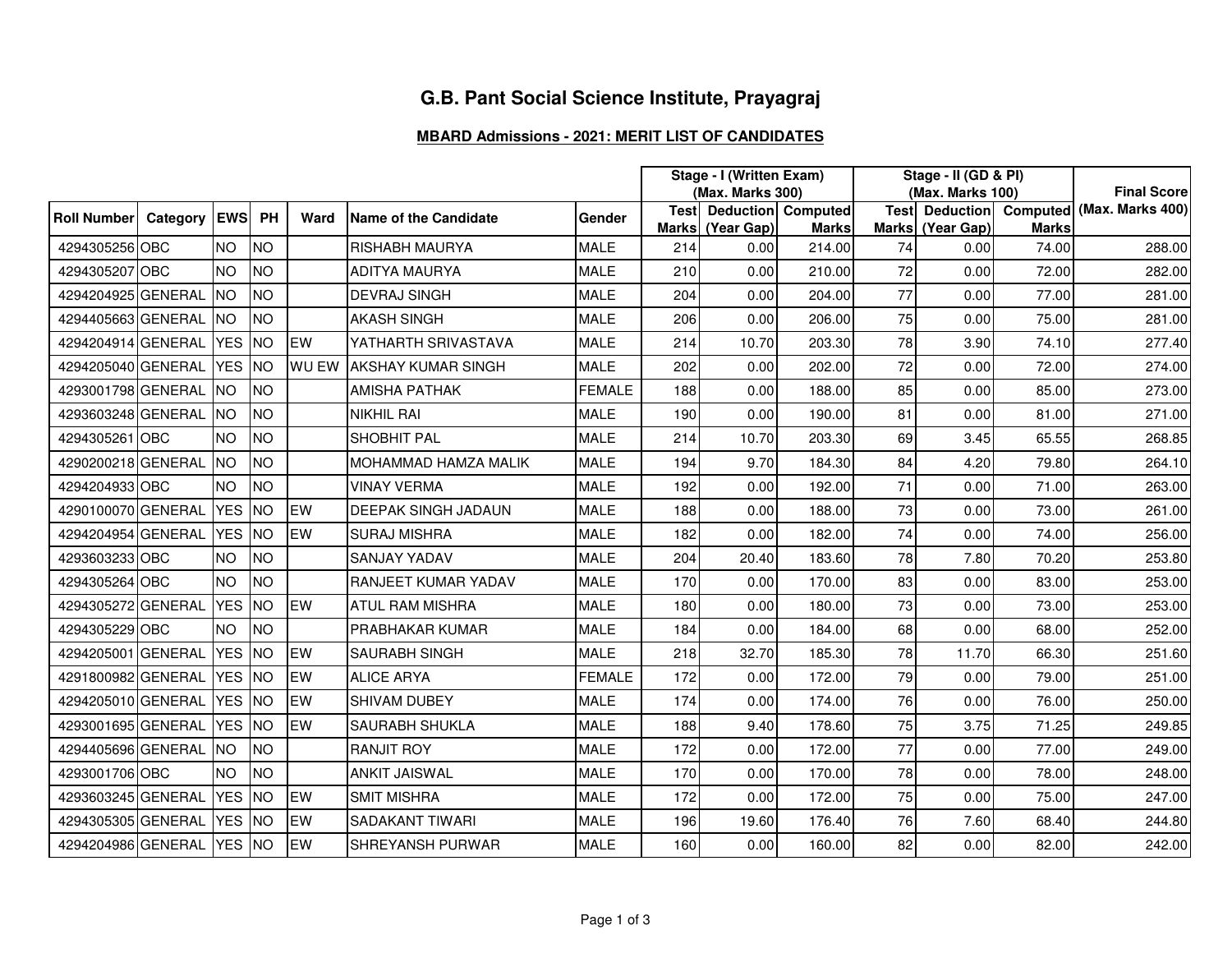|                    |              |            |           |      |                              |               | Stage - I (Written Exam)<br>(Max. Marks 300) |                                              |        | Stage - II (GD & PI)<br>(Max. Marks 100) |                  |              | <b>Final Score</b>                       |
|--------------------|--------------|------------|-----------|------|------------------------------|---------------|----------------------------------------------|----------------------------------------------|--------|------------------------------------------|------------------|--------------|------------------------------------------|
| <b>Roll Number</b> | Category EWS |            | PH        | Ward | <b>Name of the Candidate</b> | Gender        | <b>Marks</b>                                 | <b>Test Deduction Computed</b><br>(Year Gap) | Marks  |                                          | Marks (Year Gap) | <b>Marks</b> | Test Deduction Computed (Max. Marks 400) |
| 4294204924 OBC     |              | <b>NO</b>  | <b>NO</b> |      | KULDEEP YADAV                | <b>MALE</b>   | 204                                          | 30.60                                        | 173.40 | 80                                       | 12.00            | 68.00        | 241.40                                   |
| 4290100120 GENERAL |              | <b>INO</b> | <b>NO</b> |      | PULKIT RANA                  | <b>MALE</b>   | 172                                          | 0.00                                         | 172.00 | 68                                       | 0.00             | 68.00        | 240.00                                   |
| 4293603166 GENERAL |              | <b>INO</b> | <b>NO</b> |      | <b>PRASHANT KUMAR</b>        | <b>MALE</b>   | 178                                          | 8.90                                         | 169.10 | 74                                       | 3.70             | 70.30        | 239.40                                   |
| 4293603255 GENERAL |              | <b>NO</b>  | <b>NO</b> |      | <b>VISHNU PRAKASH</b>        | <b>MALE</b>   | 166                                          | 0.00                                         | 166.00 | 73                                       | 0.00             | 73.00        | 239.00                                   |
| 4291800964 OBC     |              | <b>NO</b>  | <b>NO</b> |      | <b>SACHIN RAJ</b>            | <b>MALE</b>   | 158                                          | 0.00                                         | 158.00 | 78                                       | 0.00             | 78.00        | 236.00                                   |
| 4293603215 OBC     |              | <b>NO</b>  | <b>NO</b> |      | VISHAL KUMAR                 | <b>MALE</b>   | 158                                          | 0.00                                         | 158.00 | 77                                       | 0.00             | 77.00        | 235.00                                   |
| 4293904191 SC      |              | <b>NO</b>  | <b>NO</b> |      | <b>KUSUM KUMARI</b>          | <b>FEMALE</b> | 156                                          | 0.00                                         | 156.00 | 78                                       | 0.00             | 78.00        | 234.00                                   |
| 4294205023 GENERAL |              | <b>NO</b>  | <b>NO</b> |      | VISHAL SRIVASTAVA            | <b>MALE</b>   | 182                                          | 18.20                                        | 163.80 | 77                                       | 7.70             | 69.30        | 233.10                                   |
| 4293603229 GENERAL |              | <b>YES</b> | <b>NO</b> | EW   | <b>ABHISHEK MISHRA</b>       | <b>MALE</b>   | 168                                          | 8.40                                         | 159.60 | 77                                       | 3.85             | 73.15        | 232.75                                   |
| 4293603170 OBC     |              | <b>NO</b>  | <b>NO</b> |      | <b>BRIJESH YADAV</b>         | <b>MALE</b>   | 204                                          | 30.60                                        | 173.40 | 67                                       | 10.05            | 56.95        | 230.35                                   |
| 4290100133 OBC     |              | <b>NO</b>  | <b>NO</b> |      | MOHD TALIB KHAN              | <b>MALE</b>   | 154                                          | 0.00                                         | 154.00 | 75                                       | 0.00             | 75.00        | 229.00                                   |
| 4294205016 OBC     |              | <b>NO</b>  | <b>NO</b> |      | <b>RAVI RAJ YADAV</b>        | <b>MALE</b>   | 162                                          | 8.10                                         | 153.90 | 78                                       | 3.90             | 74.10        | 228.00                                   |
| 4293001854 GENERAL |              | <b>YES</b> | <b>NO</b> | EW   | <b>ABHISHEK MISHRA</b>       | <b>MALE</b>   | 150                                          | 0.00                                         | 150.00 | 77                                       | 0.00             | 77.00        | 227.00                                   |
| 4294405666 GENERAL |              | <b>YES</b> | <b>NO</b> | EW   | <b>ASHISH KUMAR DUBEY</b>    | <b>MALE</b>   | 166                                          | 8.30                                         | 157.70 | 72                                       | 3.60             | 68.40        | 226.10                                   |
| 4292301160 GENERAL |              | <b>NO</b>  | <b>NO</b> |      | <b>ALOK CHAND KAUSHIK</b>    | <b>MALE</b>   | 172                                          | 8.60                                         | 163.40 | 64                                       | 3.20             | 60.80        | 224.20                                   |
| 4293001676 OBC     |              | <b>NO</b>  | <b>NO</b> |      | PRAJJWAL YADAV               | <b>MALE</b>   | 166                                          | 8.30                                         | 157.70 | 70                                       | 3.50             | 66.50        | 224.20                                   |
| 4294204951 GENERAL |              | <b>YES</b> | <b>NO</b> | EW   | <b>ABHISHEK SINGH</b>        | <b>MALE</b>   | 160                                          | 8.00                                         | 152.00 | 76                                       | 3.80             | 72.20        | 224.20                                   |
| 4294405747 OBC     |              | <b>NO</b>  | <b>NO</b> |      | <b>RAM KRISHNA SINGH</b>     | <b>MALE</b>   | 170                                          | 8.50                                         | 161.50 | 65                                       | 3.25             | 61.75        | 223.25                                   |
| 4293603197 OBC     |              | <b>NO</b>  | <b>NO</b> |      | <b>KRISHNA</b>               | <b>MALE</b>   | 162                                          | 8.10                                         | 153.90 | 71                                       | 3.55             | 67.45        | 221.35                                   |
| 4294305249 OBC     |              | <b>NO</b>  | <b>NO</b> |      | VIKAS SINGH                  | <b>MALE</b>   | 178                                          | 26.70                                        | 151.30 | 82                                       | 12.30            | 69.70        | 221.00                                   |
| 4294405703 GENERAL |              | <b>YES</b> | <b>NO</b> | EW   | <b>SHWETA SINGH</b>          | <b>FEMALE</b> | 162                                          | 8.10                                         | 153.90 | 70                                       | 3.50             | 66.50        | 220.40                                   |
| 4294405761 OBC     |              | <b>NO</b>  | <b>NO</b> |      | PRAKHAR GUPTA                | <b>MALE</b>   | 154                                          | 0.00                                         | 154.00 | 66                                       | 0.00             | 66.00        | 220.00                                   |
| 4293904244 OBC     |              | <b>NO</b>  | <b>NO</b> |      | POOJA KUMARI                 | FEMALE        | 148                                          | 0.00                                         | 148.00 | 71                                       | 0.00             | 71.00        | 219.00                                   |
| 4294405719 OBC     |              | <b>NO</b>  | <b>NO</b> |      | <b>ABHINAV SINGH</b>         | <b>MALE</b>   | 144                                          | 0.00                                         | 144.00 | 75                                       | 0.00             | 75.00        | 219.00                                   |
| 4293603228 SC      |              | <b>NO</b>  | <b>NO</b> |      | JITENDRA KUMAR               | <b>MALE</b>   | 158                                          | 7.90                                         | 150.10 | 71                                       | 3.55             | 67.45        | 217.55                                   |
| 4291500797 OBC     |              | <b>NO</b>  | <b>NO</b> |      | KAPIL KATIYAR                | <b>MALE</b>   | 142                                          | 0.00                                         | 142.00 | 75                                       | 0.00             | 75.00        | 217.00                                   |
| 4294205059 OBC     |              | <b>NO</b>  | <b>NO</b> |      | <b>DEEPANKER MAURYA</b>      | <b>MALE</b>   | 186                                          | 27.90                                        | 158.10 | 69                                       | 10.35            | 58.65        | 216.75                                   |
| 4294305239 OBC     |              | <b>NO</b>  | <b>NO</b> |      | DHEERAJ VISHWAKARMA          | <b>MALE</b>   | 158                                          | 7.90                                         | 150.10 | 69                                       | 3.45             | 65.55        | 215.65                                   |
| 4294405667 OBC     |              | <b>NO</b>  | <b>NO</b> |      | ASHISH VERMA                 | <b>MALE</b>   | 158                                          | 15.80                                        | 142.20 | 81                                       | 8.10             | 72.90        | 215.10                                   |